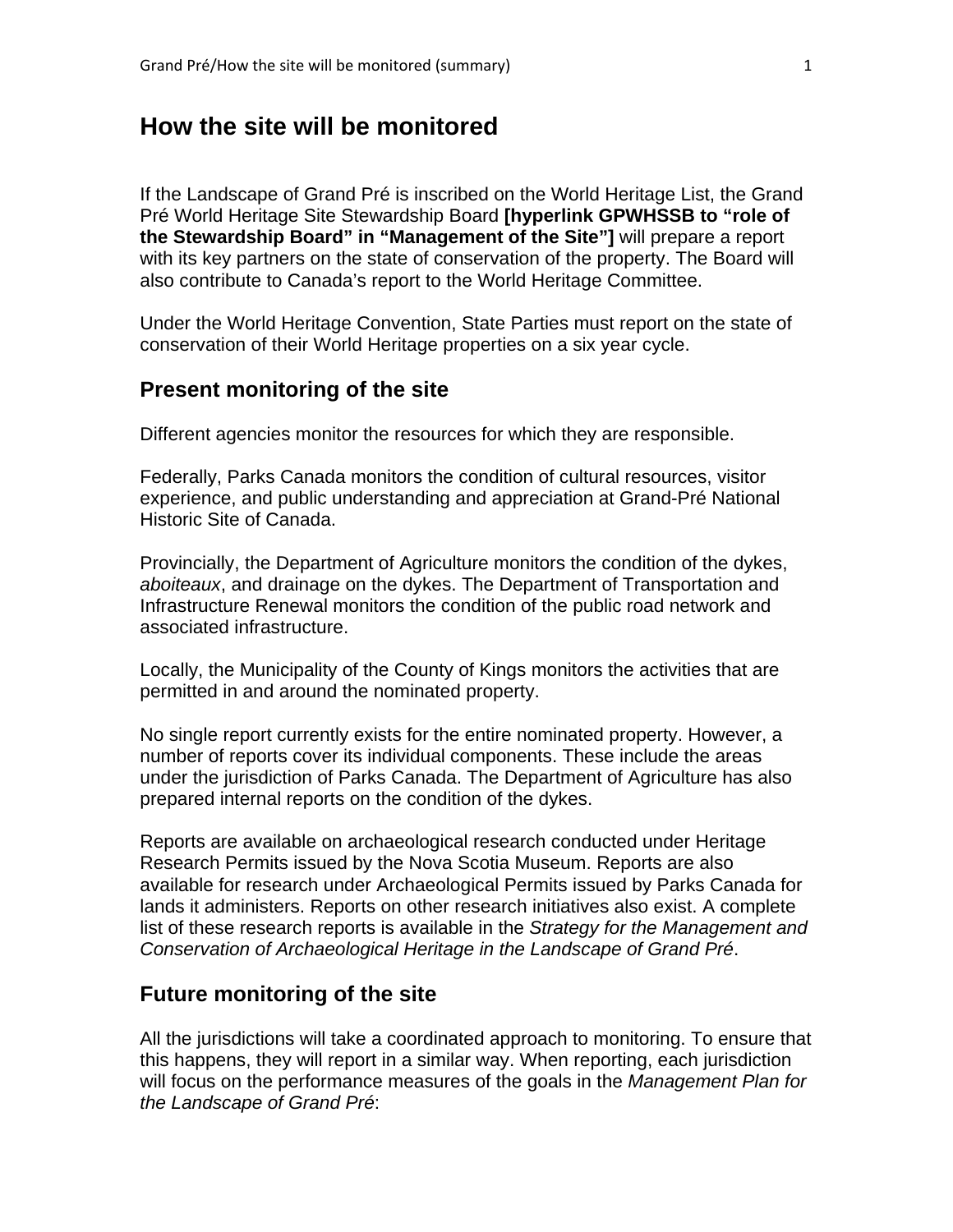**Goal 1:** to provide for the protection, continuing community and agricultural use and appreciation of the nominated property

**Goal 2:** to enrich the existing tourism destination by promoting wide recognition, understanding and appreciation of the educational and cultural values represented by the nominated property

**Goal 3:** to instil a strong sense of shared community pride and stewardship in the protection, interpretation and promotion of the nominated property.

Some indicators will be measured through a coordinated monitoring program. These include:

- **monitoring coastal change:** this involves the Department of Agriculture, the Municipality of the County of Kings, and the Canadian Wildlife Service.
- **monitoring the condition of archaeological sites:** this involves Parks Canada and the Department of Communities, Culture, and Heritage (Heritage Division).
- **monitoring visitors and visitor satisfaction:** this involves Destination Southwest Nova, *Société Promotion Grand-Pré*, and Parks Canada.

#### **Indicators that will be monitored**

The following list outlines the indicators on which the Grand Pré World Heritage Site Stewardship Board will report to describe the condition of the nominated property. The list also shows how often they will be monitored and where the records are kept.

**Integrity of archaeological heritage** (every 3 years): Parks Canada; Department of Communities, Culture and Heritage

**Integrity of memorials and use** (every 3 years): Parks Canada

**Percentage of land used for agricultural purposes in property and in buffer zone** (every 5 years): Municipality of the County of Kings

**Integrity of the dykelands, the dykes, the main drainage patterns, and the salt marsh/coastline; and the** *aboiteaux* **gates** (every 5 years): Department of Agriculture, Grand Pré Marsh Body, Canadian Wildlife Service, Municipality of the County of Kings

**Integrity of the historic road patterns and settlement pattern on the uplands** (every 5 years): Municipality of the County of Kings